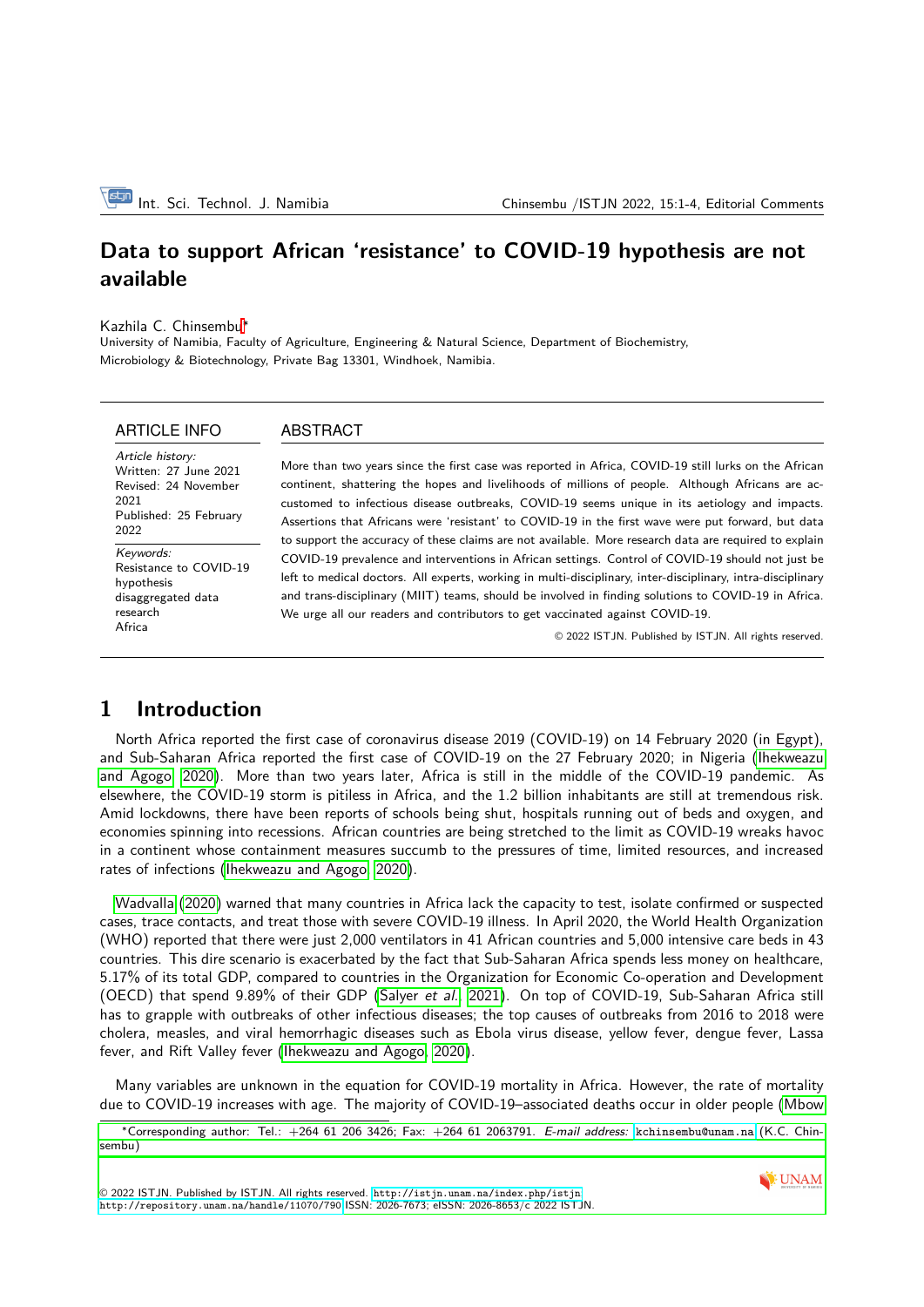[et al.](#page-3-3), [2020\)](#page-3-3). Statistics show that Africa has a comparatively younger population, with a median population age of 20 years, versus 38.6 years for the United States of America [\(Mbow](#page-3-3) et al., [2020\)](#page-3-3). Africa is the youngest continent in the world as only 4% of her population is older than 65, compared to 37% in Asia and 29% in Europe and North America [\(Lone and Ahmad, 2020\)](#page-3-4); 11% in China, 15% in the USA, 18% in the UK, and 23% in Italy [\(Dyer, 2020\)](#page-3-5). Less than 0.5% of the African population is aged at least 80 years, and about 89% is aged less than 50 years [\(Ataguba, 2020\)](#page-3-6). These figures show that age is on the side of Africa. Due to Africa's predominantly younger population, the continent may have 'escaped' the full brunt of the impacts of the first wave of COVID-19.

More than four months after the first COVID-19 cases in Africa were detected, prevalence and mortality remained low [\(Mbow](#page-3-3) et al., [2020\)](#page-3-3). It was not really clear whether Africa was under-reporting or spared, but differences in reliable reporting and death registration, lockdown stringency, demography, sociocultural aspects, environmental exposures, genetics, and the immune system were touted as some of the variables that may have differentiated the epidemiology of COVID-19 in Africa [\(Mbow](#page-3-3) et al., [2020\)](#page-3-3). As elsewhere, most COVID-19 deaths in Africa are in older people with non-communicable diseases such as cardiovascular diseases, obesity, and type 2 diabetes: these are risk factors for severe COVID-19 [\(Mbow](#page-3-3) et al., [2020\)](#page-3-3).

# **2 Data to support African 'resistance' to COVID-19 hypothesis are not available**

In the first year of the COVID-19 pandemic, there were differences in opinion about whether the pattern of SARS-CoV-2 spread was different in Africa compared to that in the USA and Europe. Despite a paucity of data, some commentators argued that COVID-19 may be spreading differently, with an attenuated outcome in Africa [\(Mbow](#page-3-3) et al., [2020\)](#page-3-3). We do not know for sure whether this is true. What we do know is that these assertions were based on differences in the activation, pro-inflammatory, and memory profiles of the immune cells not only in Africans versus Europeans, but also among Africans with high and low exposure to microorganisms and parasites [\(Mbow](#page-3-7) et al., [2014\)](#page-3-7).

Here, we urge that the veracity of these claims should be tested through further research. One hypothesis that should be tested is whether these variations in immunological profiles segregate the outcome of COVID-19 in Africa. Already, four immunological postulations have been advanced to help buoy claims of why Africa had lower mortality due to COVID-19 [\(Mbow](#page-3-3) et al., [2020\)](#page-3-3), now termed the African 'resistance' to COVID-19 (ARC) hypothesis, as explained by the following determinants:

- Trained immunity and immunological learning: This involves the reprogramming of innate cells that on secondary encounter with a pathogen elicit a stronger response. In trained immunity, there is continuous environmental education of the immune system to protect against invading pathogens both specifically and non-specifically.
- The presence of expanded clones of virtual memory T cells due to cytokines such as helminth-induced interleukin-4. It has been argued that virtual memory T cells are more prevalent in people in Africa owing to the higher exposure to pathogens. This may contribute to the attenuation of SARS-CoV-2.
- Benefits from the hygiene hypothesis, that early and chronic exposure to pathogens may lead to relentless immune cell activation in harsh African environments, and this may induce a strong regulatory immune response to counteract excessive inflammation in Africans.
- Monocyte and macrophage inflammatory cytokines such as IL-6 are a marker of severe COVID-19, and myeloid cells are thus likely to be associated with hyper-inflammation. Monocytes from African individuals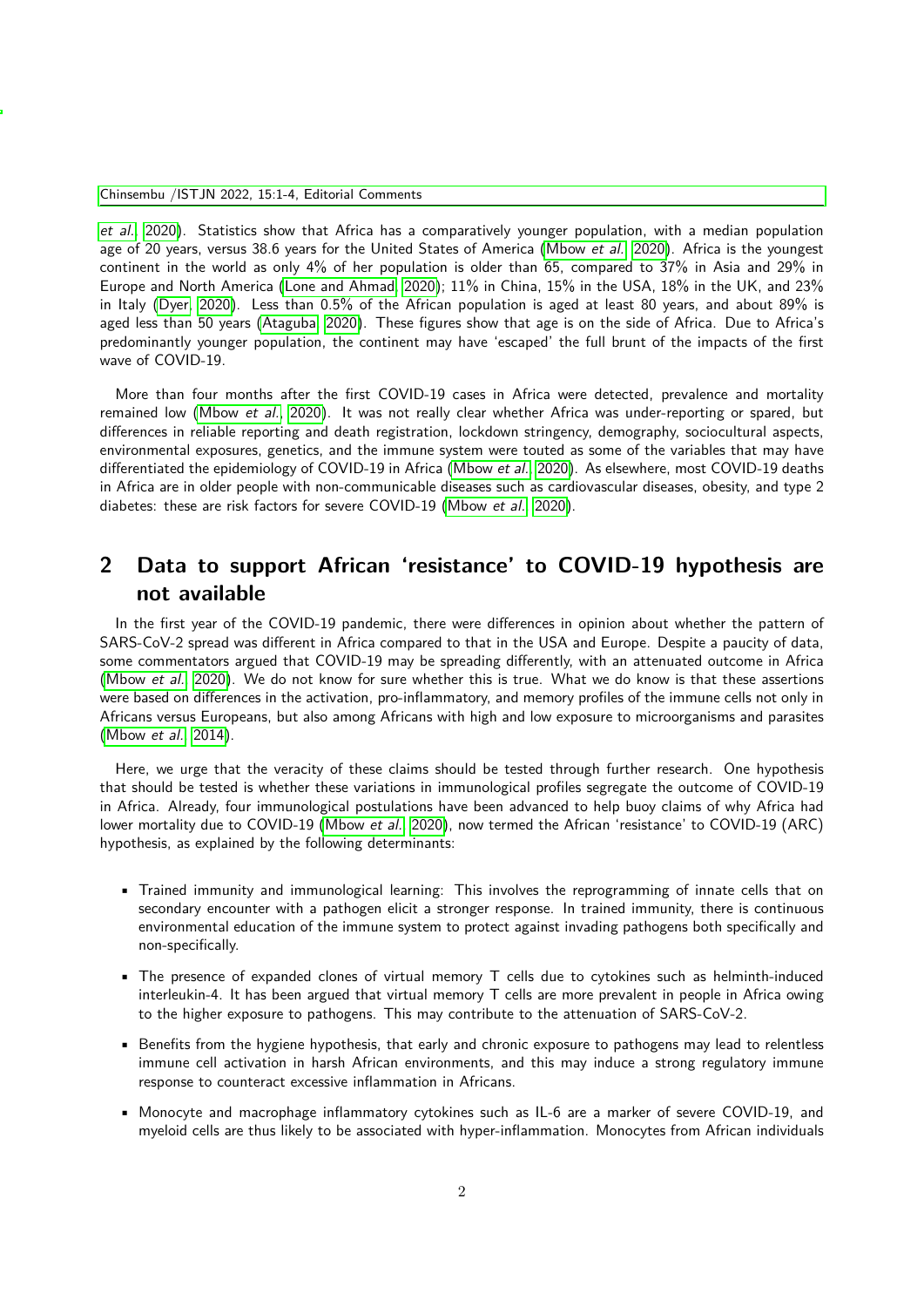with high exposure to pathogens are less pro-inflammatory. Thus, their recruitment into the lungs may prevent high cytokine production and therefore lead to better outcomes of COVID-19 in African patients.

Again, we are not endorsing that these four assertions are correct or accurate. What we urge is that researchers must conduct more studies to shed more light on the African 'resistance' to COVID-19 (ARC) hypothesis, because at the moment, we do not know whether this hypothesis should be accepted or rejected. The danger of assertions such as ARC is that Africans may think they are invincible and invulnerable to COVID-19. We have not come across any data that show that Africans are safe from COVID-19. Therefore, unless there are data to support it, the idea of ARC should be treated with extra caution and scepticism.

It would seem that the limitations of the ARC hypothesis are many, and its claims may have applied only to the first wave of the COVID-19 pandemic. Indeed, according to [Salyer](#page-3-2) et al. [\(2021\)](#page-3-2), the first wave of the COVID-19 pandemic progressed more slowly in Africa than the rest of the world, but by December 2020, the second wave appeared to be much more aggressive with many more cases (mean of 23,790 new cases per day) than at the peak of the first wave in July 2020 when the mean daily number of new cases was 18,273 [\(Salyer](#page-3-2) et al., [2021\)](#page-3-2). There is an urgent need for more disaggregated data on the heterogeneity of the COVID-19 pandemic in Africa if a clear and accurate narrative of the burden is to emerge.

### **3 Mathematical models**

[Mbuvha and Marwala](#page-3-8) [\(2020\)](#page-3-8) contend that despite limited data, there is need to perform accurate epidemiological model parameter inference for localised trajectory predictions. Accordingly, they performed Bayesian parameter inference using Markov Chain Monte Carlo methods on the susceptible-infected-recovered (SIR) and susceptible-exposed-infected-recovered (SEIR) epidemiological models with time-varying spreading rates for South Africa.

Their results elucidated two fundamental decline points in the rate of spread of COVID-19: the first decline point coincided with enactment of a travel ban and the resultant containment of imported infections. Government action that included travel bans, school closures and stay-at-home measures induced a mean decline of 80% in the COVID-19 spreading rate. The second decline point was credited to mass screening and testing programmes.

This study demonstrates the power of big data and mathematical modelling in driving government decisions and interventions for COVID-19. It is important to understand that COVID-19 should not just be left to medical doctors. All experts, working in multi-disciplinary, inter-disciplinary, intra-disciplinary and trans-disciplinary (MIIT) teams should be involved in finding solutions to COVID-19.

#### **4 Conclusion**

During the past year, COVID-19 exacted a heavy toll on all of us in Namibia and around the world. Colleagues, friends and family are lost to the pandemic. Data to support African 'resistance' to COVID-19 hypothesis are not available. In the midst of COVID-19, we are happy to publish this issue of the International Science and Technology Journal of Namibia (ISTJN). We thank the authors and all our stakeholders at the University of Namibia (UNAM) and the University of Cape Town (UCT) for their continued support. We remain hopeful that together, we shall win the war against COVID-19. We urge all our readers and contributors to get vaccinated against COVID-19.